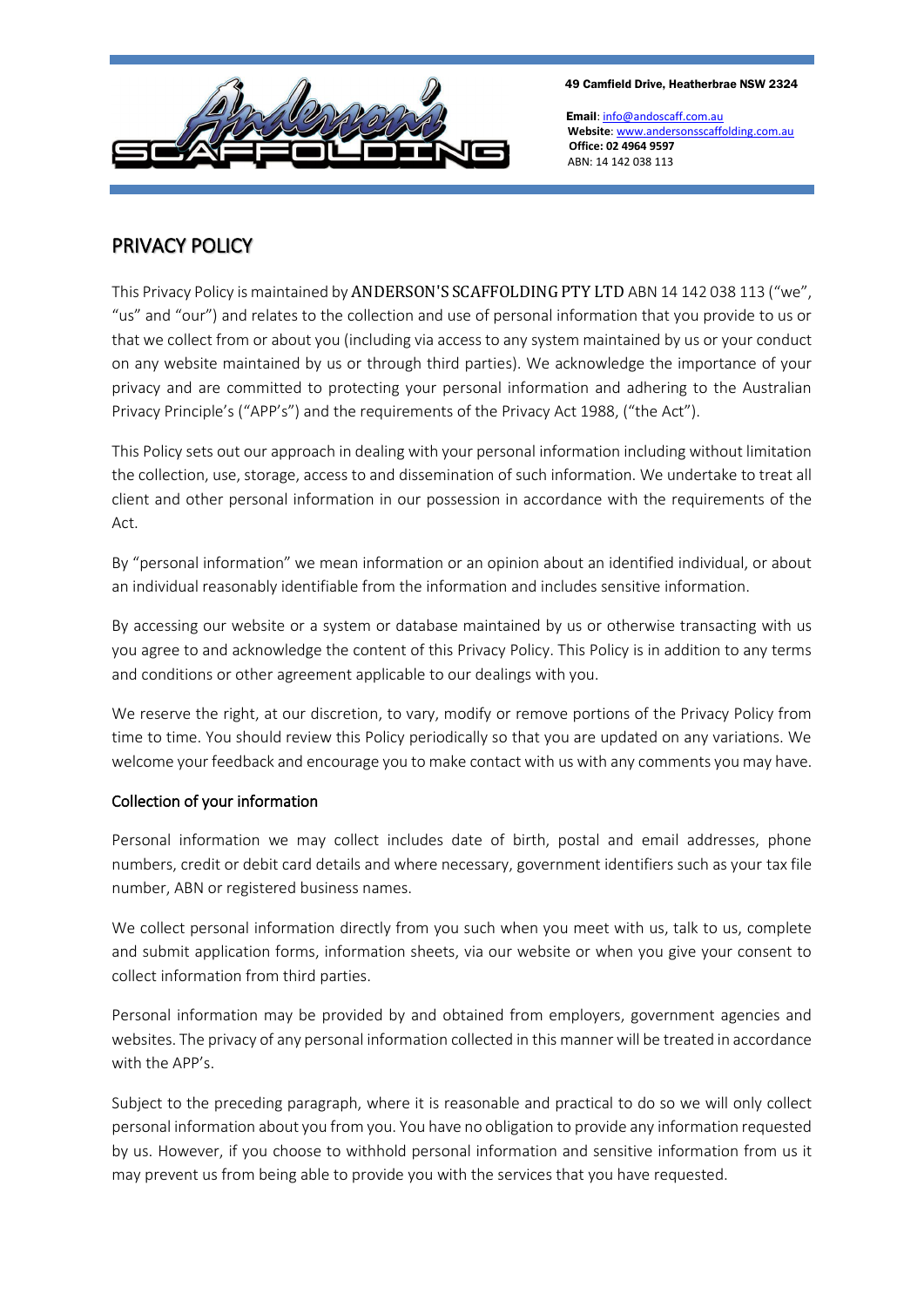#### Provision of personal information about another person

You should only provide us with the personal information about yourself. You should not provide us with personal information of another person unless you have that person's express authority and consent to do so. Should you disclose another individual's personal information to us, you should take reasonable steps to inform them of the existence of and the matters set out in this Privacy Policy. If you provide us with the personal information of another person you acknowledge and agree that you have obtained the authority of that person and notified that person of this Privacy Policy. We will rely on that acknowledgement.

# Use and disclosure of personal information

Subject to the particular restrictions on sensitive information, we may disclose your personal information to:

- 1. any person you consent to receive your information;
- 2. your employer or prospective employer;
- 3. Safework NSW/Workcover and other insurers or safe work regulatory bodies related to employee claims;
- 4. our contractors or the contractors of your employer or prospective employer engaging our services to you;
- 5. anyone to whom we are required by law to disclose your personal information.

Your personal information will be collected by us to conduct our business, to provide our services to you, including purposes necessary and incidental to the provision of services to you, or any purposes that you may reasonably expect, for any other purpose authorised by law or required to comply with our legal obligations, or for any other purposes disclosed to or authorised by you.

We will only disclose personal information for the purpose it was collected unless you have consented, or you would reasonably expect such use or disclosure, or the use is for direct marketing where we expect the information may be of interest to you.

We will provide personal information to third parties where we are required to by law, where it is reasonable for us to do so as part of providing services to you, where your authorised advisors request it or where you have expressly asked us to do so. Your personal information will be held for as long as is required to fulfill the purposes for which it was collected or as required by law and we will take reasonable steps to destroy or de-identify any personal information about you after this period. Where a period of time is not specified regarding the expiry date of the personal information provided, we will use our discretion to determine the expiry date.

Personal information is held in our Xero Accounting Data Base and on our internal servers. Personal information will not be sold by us.

# Website collection of personal information

We may record your personal information provided to us by you on our website as well as your IP address and details of your access to our sites, we may place cookies on your computer to enable your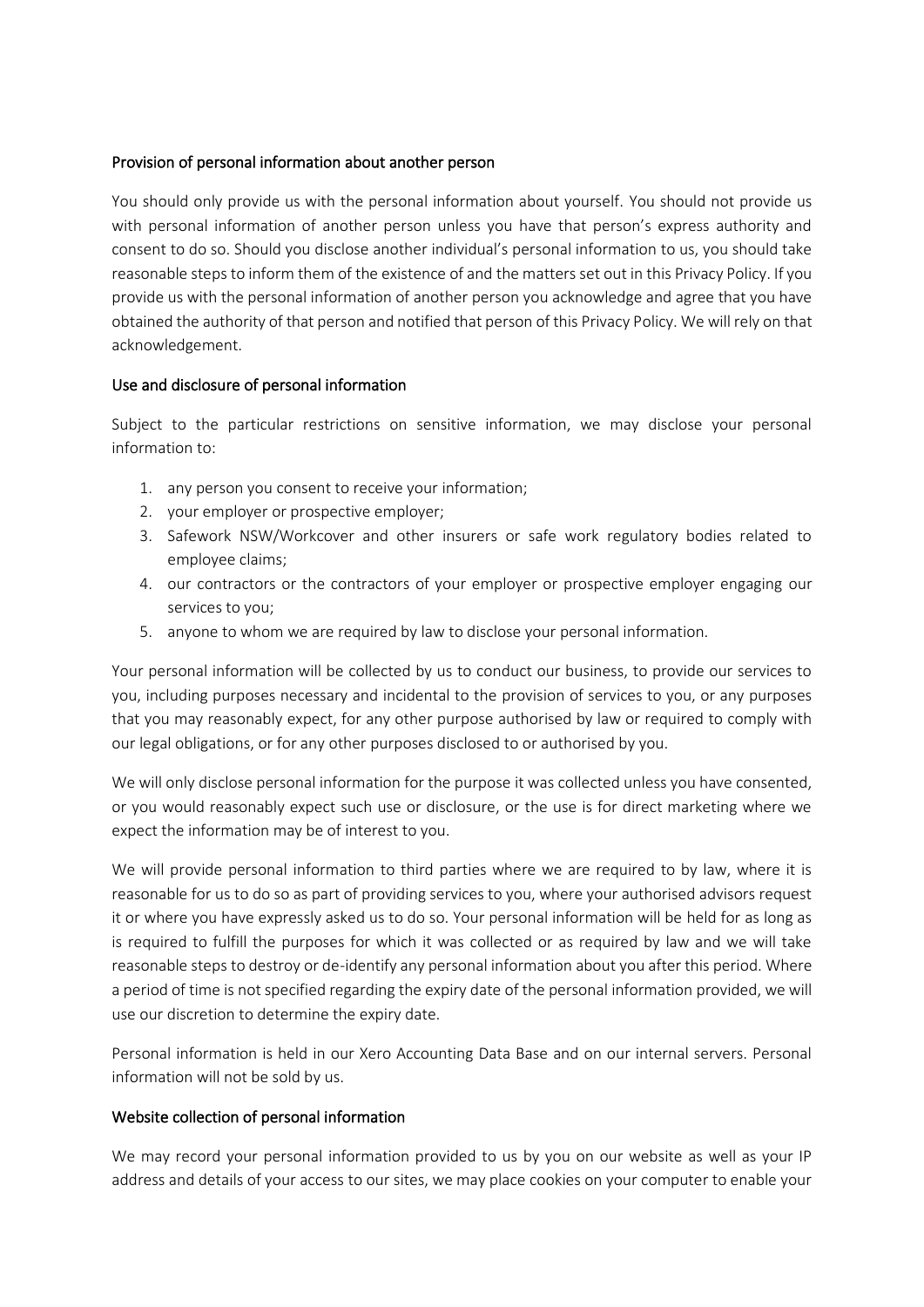web browser to search and find us efficiently. We use cookies to monitor the traffic to the various pages on our website, for statistical and website improvement purposes only. This information is anonymous and will not enable you to be identified. You are able to disable cookies and applets via your computer's web browser. However, this may restrict access to some webpages and services within our website. However, this may restrict access to some webpages and services within our website.

Our website may contain links to third parties' websites, including sites maintained by related entities. Those other websites are not subject to this Privacy Policy and are not governed, managed or controlled by us. You should familiarise yourself and ensure you are comfortable with any particular privacy policies and other terms governing the use of those websites prior to such use.

# Data security of personal information

We will take reasonable steps to protect the personal information we hold from misuse and loss and from unauthorised access, modification or disclosure. Our staff are required to adhere to and comply with our Privacy Policy. We use a range of physical and electronic procedures to ensure that privacy of personal information is safeguarded, and we periodically review and update our security measures in light of current technologies. We note that the internet is not secure and we cannot guarantee the security of any information sent to us via the internet, nor can we guarantee that our data storage measures are absolutely secure. We have appointed a Privacy Officer who is responsible for the application of this Privacy Policy and to ensure that our practices, procedures and systems are applied in an open and transparent manner. The Privacy Officer can be contacted at: info@andoscaff.com.au

# Notifiable Data Breaches

Despite our security of your personal and sensitive information, data breaches can sometimes occur. Under the Act, an Eligible Data Breach is where there is an unauthorised access or disclosure of, personal information, or loss of personal information that has the potential to cause serious harm to the individual that the data pertains to and we have not been able to prevent the likely risk of serious harm with remedial action. If we have reasonable grounds to believe that an Eligible Data Breach has occurred, we will notify you and the Office of the Australian Information Commissioner.

# Commonwealth Government identifiers

We will not use Commonwealth government identifiers (Identifiers) as an identifier of individuals. Identifiers will only be used or disclosed in the circumstances permitted by the Act.

# Access to and correction of personal information

You may request access to your personal information by contacting the Privacy Officer. Photo identification will be required and an access fee may be payable. Except where some legal restrictions might apply you will be provided access to any personal information we have collected or hold about you. An explanation will be given by us if we refuse to allow you access to your personal information held by us. We will deal with all requests to access to personal information as quickly as possible but may charge you a fee where access is provided.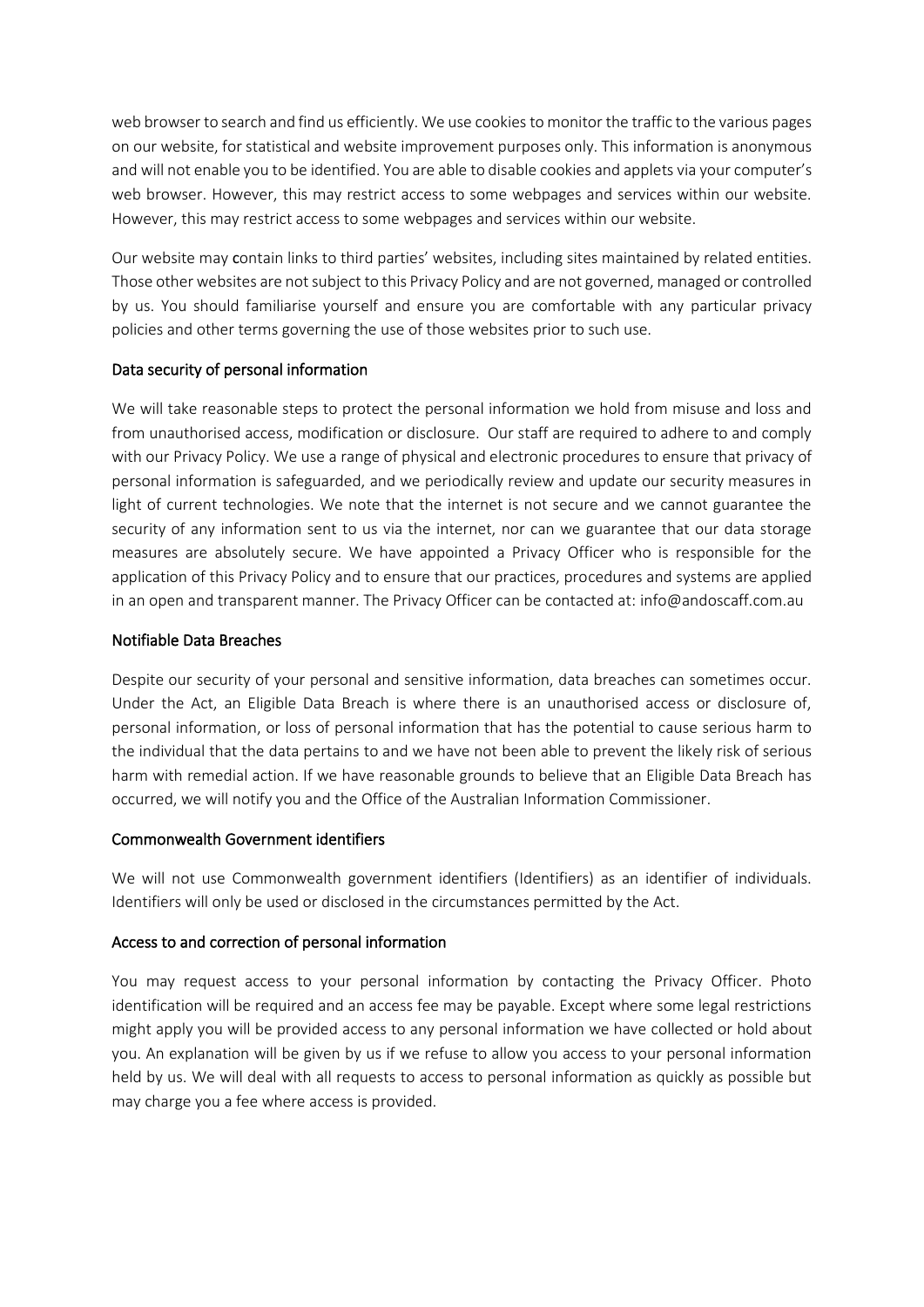We will endeavour to take reasonable steps to keep information about you accurate and up to date. If at any time you discover that information held about you is incorrect, you may contact us to request a correction and we will update that information.

#### Sensitive Information

During the course of business we may be required to collect Sensitive Information about individuals, which may include information about your health (including genetic information), racial or ethnic origin, political opinions or memberships, religious or philosophical affiliations or criminal record. Collection of any Sensitive Information will be done in accordance with the APP's and the Privacy Act.

We will only disclose Sensitive Information that we may collect or hold about you for the purposes for which it was collected, or for directly related purposes you would reasonably expect us to use it for, or if you have expressly consented to that disclosure, or if we are otherwise authorised or compelled by law or a court order to disclose that Sensitive Information.

#### Anonymity and Complaints

You are entitled to deal with us anonymously or through a pseudonym. Any request or complaint that you supply to us anonymously or through a pseudonym will be handled as best we can in the circumstances, however, without providing your identity, we may be limited in the action that we can take in relation to your enquiry or complaint. Subject to our legal obligations, the use of a pseudonym or anonymity, when dealing with us, may also affect our ability to properly provide you with our goods or services, however these circumstances will be handled as best as we can.

Should you have any complaints about our treatment of your personal information please direct this by email to our Privacy Officer on info@andoscaff.com.au. We will treat your complaint seriously and will investigate any breach of which we become aware – including how it occurred and how best to prevent such a breach occurring again. If you believe that we have not adequately addressed your complaint, you may complain to the Office of the Australian Information Commissioner.

# Transborder data flows

There may be other occasions when personal information is transferred outside of Australia within our network, or such as where we engage a third party to provide services or an element of the services to you. Generally, this will occur in the provision of services to you and the transfer of this information outside of Australia will have been disclosed to, and authorised by, you as part of the terms of our engagement. When transferring personal information outside Australia within our network, we will comply with the requirements of the Act that relate to transborder data flows. Where the international transfer of personal information is to countries whose privacy laws may be considered not to provide the same level of protection as Australia, our commitment to safeguard your privacy will not change and remains subject to existing obligations and this Policy.

As part of provision of the services to you we may store your personal information using online or cloud software. The personal information that you provide to us may be transferred to the servers of our software providers as a function of transmission across the internet. By providing your personal information you are consenting to that personal information being transferred to and stored on the servers as set out in this Privacy Policy. However, as the third parties who host our servers do not